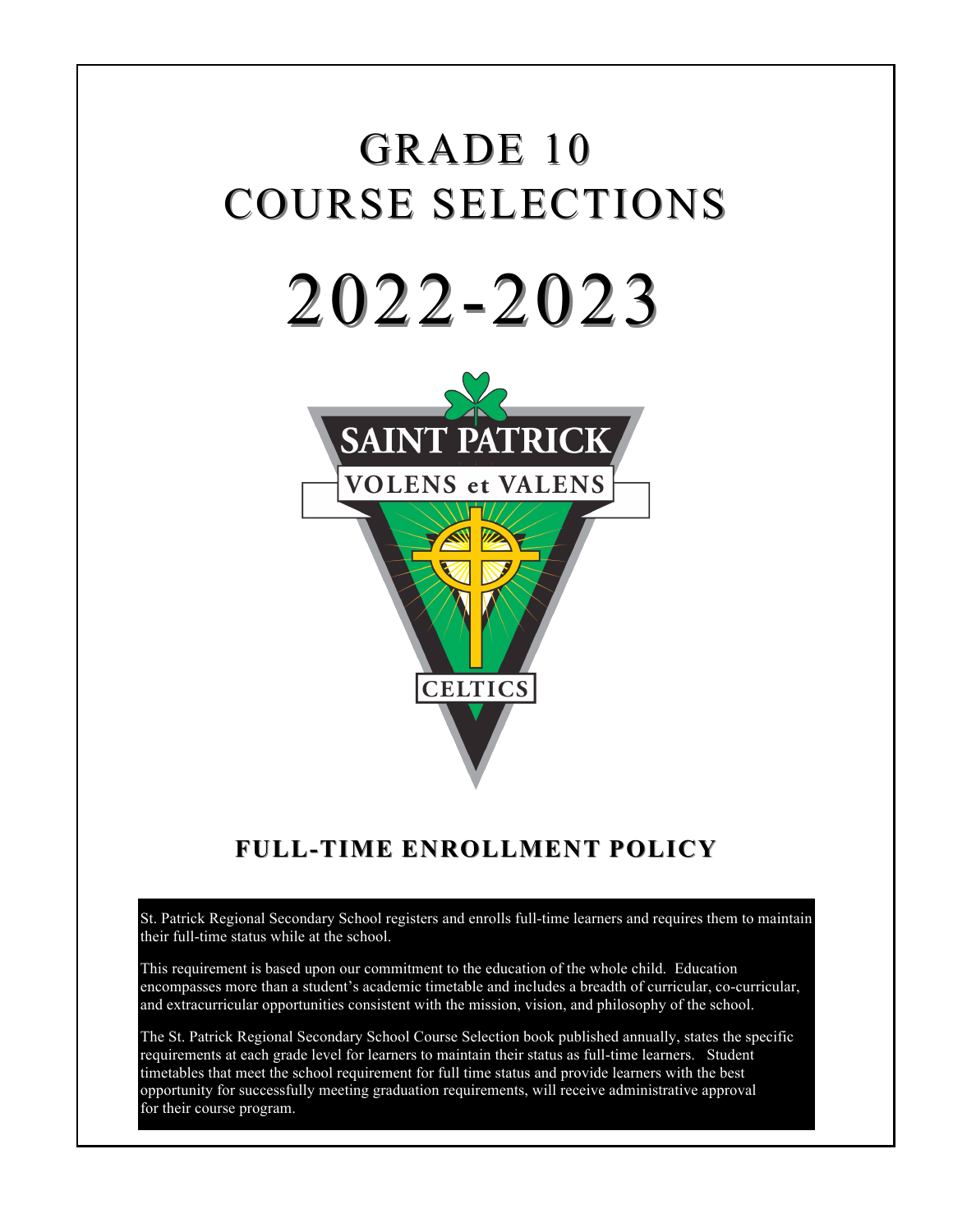# **SAINT PATRICK REGIONAL SECONDARY PROVINCIAL GRADUATION REQUIREMENTS**

| <b>GENERAL:</b>                | To graduate, learners must earn a minimum of 80 credits in<br>Grades 10, 11 and 12: |
|--------------------------------|-------------------------------------------------------------------------------------|
|                                |                                                                                     |
|                                | Each course counts for 4 credits                                                    |
|                                | • 16 credits must be Grade 12 Credits (4 courses minimum)                           |
|                                | • 52 credits are Required Courses                                                   |
|                                | • 28 credits for Exploration (Elective) Courses                                     |
|                                |                                                                                     |
|                                | <b>Required Courses:</b> (4 credits each)                                           |
|                                | LITERARY STUDIES $10 +$ another ELA 10 COURSE*<br>$\bullet$                         |
|                                | <b>SOCIAL STUDIES 10</b><br>$\bullet$                                               |
|                                | one MATHEMATICS 10<br>٠                                                             |
|                                | <b>SCIENCE 10</b><br>٠                                                              |
|                                | PHYSICAL & HEALTH EDUCATION 10<br>$\bullet$                                         |
|                                | an ENGLISH LANGUAGE ARTS 11 COURSE<br>$\bullet$                                     |
|                                | <b>ENGLISH STUDIES 12</b><br>$\bullet$                                              |
|                                | a SOCIAL STUDIES 11 or 12 COURSE<br>$\bullet$                                       |
|                                | a SCIENCE 11 COURSE<br>$\bullet$                                                    |
|                                | a MATHEMATICS 11 COURSE<br>$\bullet$                                                |
|                                | a FINE ARTS or APPLIED SKILLS 10, 11, or 12<br>$\bullet$                            |
|                                | <b>CAREER LIFE EDUCATION 10</b><br>$\bullet$                                        |
|                                | <b>INDIGENOUS FOCUSED COURSE 10, 11, or 12</b><br>٠                                 |
|                                | <b>CAREER CONNECTIONS 12 with CAPSTONE</b><br>$\bullet$                             |
|                                |                                                                                     |
| <b>Grade 12 Courses:</b>       |                                                                                     |
|                                | • A Minimum of 16 credits at the Grade 12 level including English                   |
|                                | Studies 12.                                                                         |
|                                | • All ministry-authorized and <b>Board-Approved</b> courses count.                  |
|                                |                                                                                     |
|                                |                                                                                     |
| <b>Provincial Assessments:</b> |                                                                                     |
|                                | Learners must write two Provincial Literacy Exams, one in Grade                     |
|                                | 10 and one in Grade 12.                                                             |
|                                | All learners must write a Provincial Numeracy Exam in Grade                         |
|                                | 10.                                                                                 |
|                                |                                                                                     |
| <b>Christian Education:</b>    |                                                                                     |
|                                | <b>Christian Education 10, 11 and 12 are Board Approved courses</b>                 |
|                                | and are worth 4 credits each.                                                       |
|                                |                                                                                     |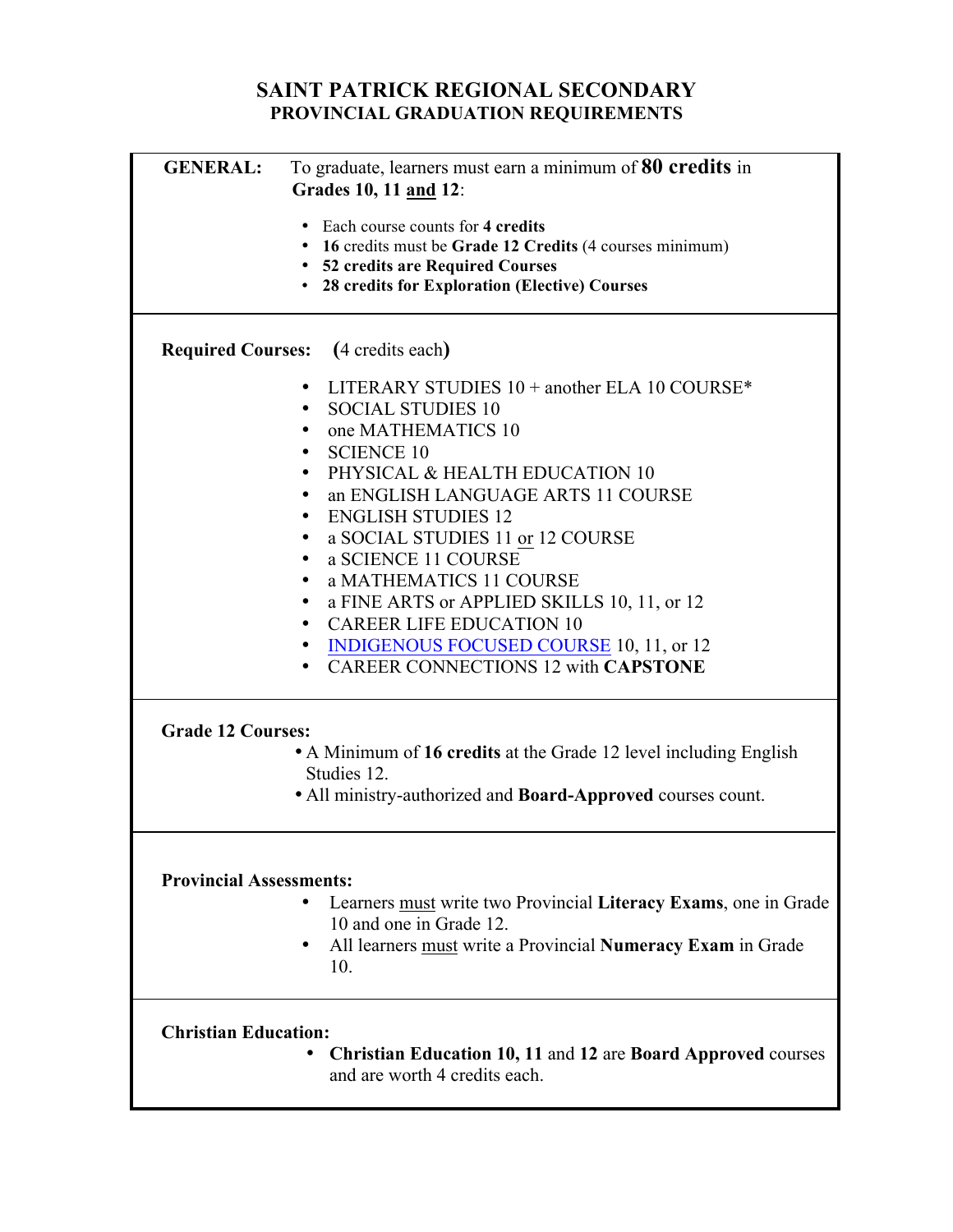# **SAINT PATRICK REGIONAL SECONDARY GRADUATION PROGRAM**

| <b>MINISTRY REQUIREMENTS</b>                                                                                    | <b>COURSES OFFERED</b>                                                                                                                                                                                       |                                                                                                                                                                          |                                                                                                                                               |                                                                                                                                                              |
|-----------------------------------------------------------------------------------------------------------------|--------------------------------------------------------------------------------------------------------------------------------------------------------------------------------------------------------------|--------------------------------------------------------------------------------------------------------------------------------------------------------------------------|-----------------------------------------------------------------------------------------------------------------------------------------------|--------------------------------------------------------------------------------------------------------------------------------------------------------------|
| <b>RELIGIOUS EDUCATION</b><br>Board Approved Courses - 12 credits                                               | $\Box$ Christian Education 10                                                                                                                                                                                | $\Box$ Christian Education 11                                                                                                                                            |                                                                                                                                               | <b>D</b> Christian Education 12                                                                                                                              |
| <b>ENGLISH LANGUAGE ARTS</b><br>$(12 \text{ credits})$                                                          | $\Box$ Literary Studies 10<br>plus ONE of<br>$\Box$ Composition 10<br>$\Box$ New Media 10<br>$\Box$ Creative Writing10                                                                                       | ONE of<br>Composition 11<br><b>I</b> Literary Studies 11<br>New Media 11<br>$\Box$ EFP Literary Studies +<br>New Media 11<br>$\Box$ EFP Literary Studies +<br>Writing 11 |                                                                                                                                               | ONE of<br>$\Box$ English Studies 12<br>$\Box$ English First Peoples 12                                                                                       |
| <b>TWO SOCIALS STUDIES</b><br>(4 credits each)                                                                  | $\Box$ Social Studies 10<br>Social Studies 11 OR 12                                                                                                                                                          |                                                                                                                                                                          |                                                                                                                                               |                                                                                                                                                              |
| <b>TWO MATHS</b><br>(4 credits each)                                                                            | $\Box$ Foundations & Pre-Calculus Mathematics 10<br>$\Box$ Workplace Mathematics 10                                                                                                                          |                                                                                                                                                                          | $\Box$ Foundations of Mathematics 11<br>$\Box$ Pre-Calculus Mathematics 11<br>$\Box$ Workplace Mathematics 11<br><b>O</b> Computer Science 11 |                                                                                                                                                              |
| <b>TWO SCIENCES</b><br>(4 credits each)                                                                         | $\Box$ Science 10                                                                                                                                                                                            |                                                                                                                                                                          | $\Box$ Science for Citizens 11<br>$\Box$ Life Sciences 11<br>$\Box$ Chemistry 11<br>$\Box$ Physics 11                                         |                                                                                                                                                              |
| <b>ONE ARTS EDUCATION</b><br>or<br><b>APPLIED DESIGN, SKILLS,</b><br><b>TECHNOLOGY</b><br>$(4 \text{ credits})$ | $\Box$ Art 10<br>Choral Music 10-12<br>$\Box$ Drama 10<br>$\Box$ Art Studio 11<br>Studio Arts 2D 11<br>Graphic Arts 11<br>□                                                                                  |                                                                                                                                                                          | $\Box$ Photography 11<br><b>D</b> Food Studies 11                                                                                             | Media Art (Yearbook) 11<br>$\Box$ Computer Information Systems 11<br>$\Box$ Entrepreneurship 11<br>$\Box$ Theatre Company 11<br>$\Box$ Theatre Production 11 |
| <b>CAREER EDUCATION</b><br>(8 credits)                                                                          | $\Box$ Career Life Education 10<br>$\Box$ Career Life Connections 12 (with Capstone)                                                                                                                         |                                                                                                                                                                          |                                                                                                                                               |                                                                                                                                                              |
| <b>PHYSICAL &amp; HEATH</b><br><b>EDUCATION 10</b><br>(4 credits)                                               | <b>REQUIRED</b>                                                                                                                                                                                              |                                                                                                                                                                          |                                                                                                                                               |                                                                                                                                                              |
| <b>ONE INDIGENOUS</b><br><b>FOCUSED COURSE</b><br>(4 credits, if not completed above)                           | ONE of<br><b>BC</b> First Peoples 12<br>Contemporary Indigenous Studies 12<br>□<br>$\Box$ English First Peoples 12<br>$\Box$ EFP Literary Studies + New Media 11<br>$\Box$ EFP Literary Studies + Writing 11 |                                                                                                                                                                          |                                                                                                                                               |                                                                                                                                                              |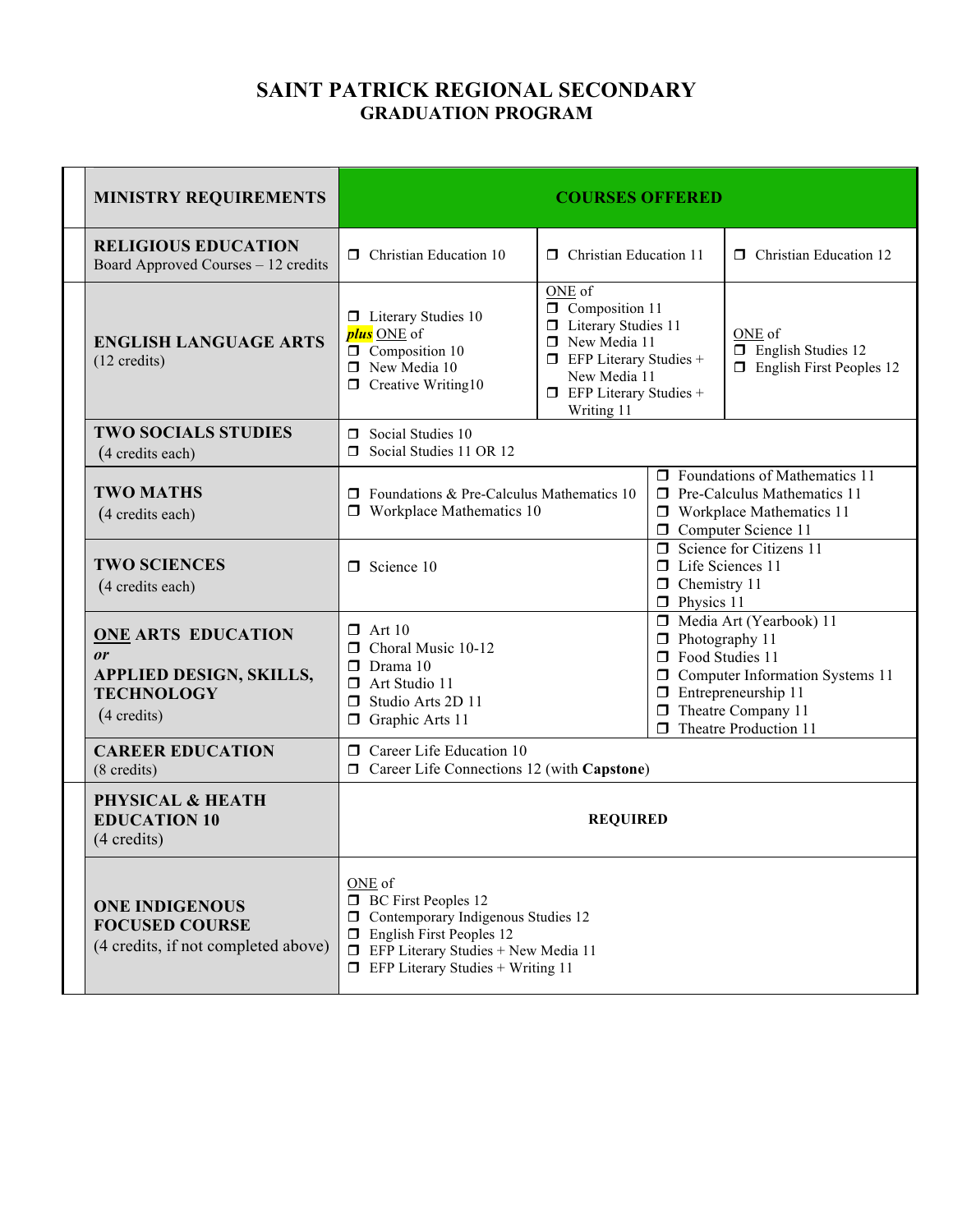| <b>OTHER EXPLORATION COURSES</b>                                                                                                                                                                                                                                                                                                                                                                                                                                                                                                           |                                                                                                                                                                                                                                                                                                                                                                                                                                                                                                                                                                                                                                                                                                                                  |
|--------------------------------------------------------------------------------------------------------------------------------------------------------------------------------------------------------------------------------------------------------------------------------------------------------------------------------------------------------------------------------------------------------------------------------------------------------------------------------------------------------------------------------------------|----------------------------------------------------------------------------------------------------------------------------------------------------------------------------------------------------------------------------------------------------------------------------------------------------------------------------------------------------------------------------------------------------------------------------------------------------------------------------------------------------------------------------------------------------------------------------------------------------------------------------------------------------------------------------------------------------------------------------------|
| <b>SECOND LANGUAGES</b><br>(4 credits each)                                                                                                                                                                                                                                                                                                                                                                                                                                                                                                | French 10<br>$\Box$<br>French 11<br>$\Box$<br>French 12<br>$\Box$<br>Spanish 10<br>$\Box$<br>Spanish 11<br>$\Box$<br>Spanish 12<br>$\Box$                                                                                                                                                                                                                                                                                                                                                                                                                                                                                                                                                                                        |
| To graduate, learners will need a<br>total of 80 credits.<br>28 credits can come from<br>$\Box$<br><b>Exploration Courses.</b><br>a minimum of 16 credits at the<br>$\Box$<br><b>Grade 12 level are REQUIRED</b><br>including English Studies 12.<br>all learners must write a<br>$\Box$<br><b>Provincial Numeracy Skills</b><br><b>Assessment in Grade 10.</b><br>all learners must write two<br>$\Box$<br><b>Provincial Literacy Skills</b><br><b>Assessments - one in Grade 10</b><br>and another in January of their<br>Grade 12 year. | Literary Studies 12<br>$\Box$<br>Creative Writing 12<br>$\Box$<br>20 <sup>th</sup> Century World History 12<br>$\Box$<br><b>BC</b> First Peoples 12<br>$\Box$<br>Contemporary Indigenous Studies 12<br>$\Box$<br>Economics 12<br>$\Box$<br>Philosophy 12<br>$\Box$<br>Physical Geography 12<br>$\Box$<br>Anatomy & Physiology 12<br>$\Box$<br>Chemistry 12<br>$\Box$<br>Physics 12<br>$\Box$<br>Foundations of Mathematics 12<br>$\Box$<br>Pre-Calculus 12<br>$\Box$<br>Calculus<br>$\Box$<br>Digital Media Design 12<br>$\Box$<br>Chamber Choir 11/12<br>$\Box$<br>Fitness & Conditioning 11/12<br>$\Box$<br>Active Living 11/12<br>$\Box$<br>Psychology 12<br>$\Box$<br>Work Experience 12A<br>$\Box$<br>Drama 11/12<br>$\Box$ |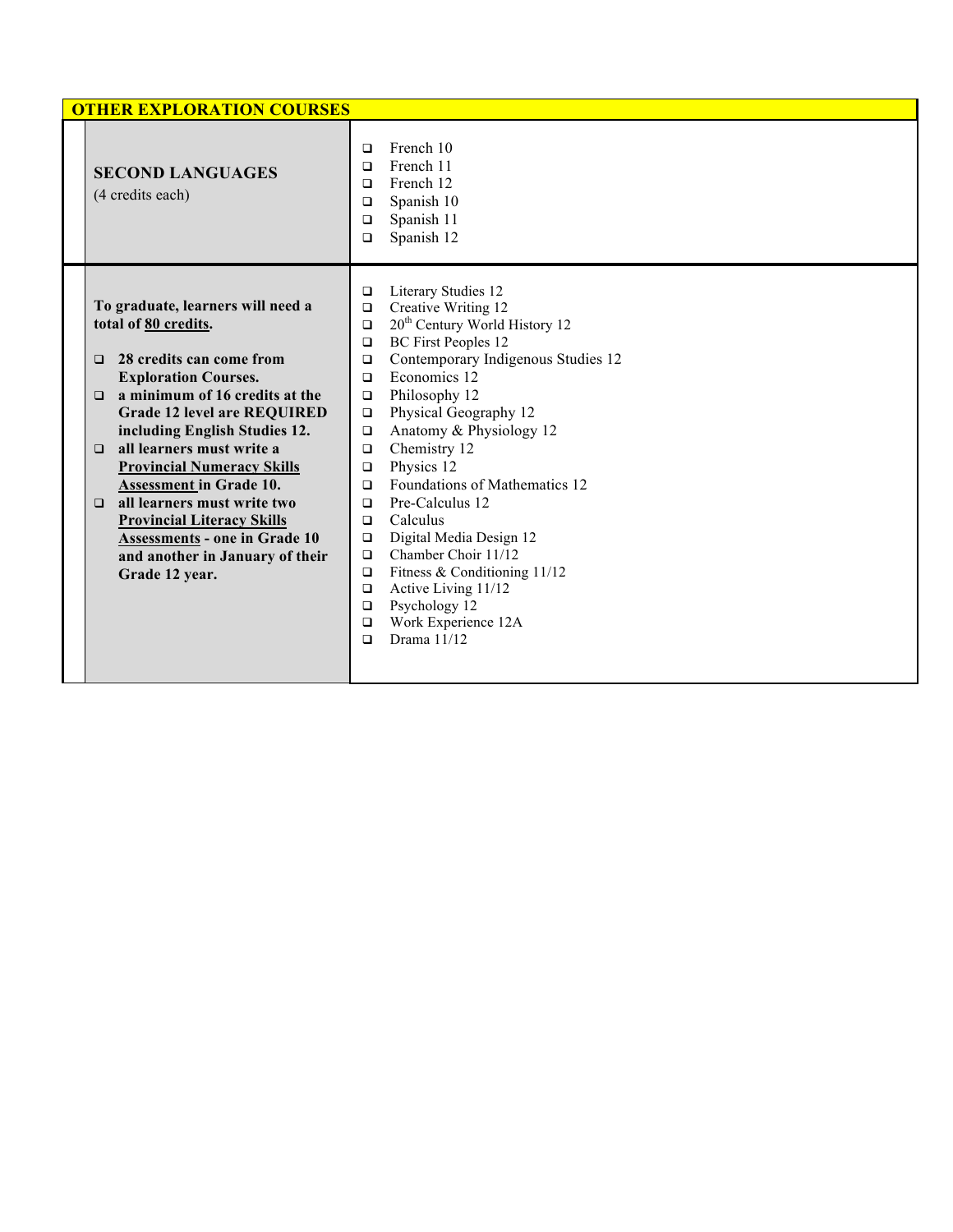# **GRADE 10 COURSES**

#### **CHRISTIAN EDUCATION 10**

One of the characteristics that makes us human is our awareness; that is our ability to think, reason, consider, evaluate, judge, design, create, etc. Having awareness gives us the ability to make appropriate choices and the way we make these life choices defines who we are. In Christian Education 10, we will discuss our ability to make choices, and the reasons for the decisions we make. To understand the foundation for our decision making, we will examine our Christian understanding of morality and God's will for us, His children.

Another essential element of the Christian Education 10 programme is the mandatory completion of community service hours and an accompanying reflection. Learners must complete these service hours outside the school in the greater community. Learners must complete the community service component and the reflection in order to pass CE 10.

#### **LITERARY STUDIES 10** (2 credits - **REQUIRED at St. Patrick's)**

Literary Studies 10 allows learners to delve into literature as they explore specific themes, periods, authors, or areas of the world through literary works in a variety of media. Giving learners the choice of a range of literary topics allows them to follow their passion and at the same time:

- ♣ increase their literacy skills through close reading of appropriately challenging texts
- ♣ enhance their development of the English Language Arts curricular competencies, both expressive and receptive
- ♣ expand their development as educated global citizens
- ♣ develop balance and broaden their understanding of themselves and the world
- ♣ develop higher-level thinking and learning skills

#### **COMPOSITION 10** (2 credits)

Composition 10 is designed to support learners in their development of written communication through a critical process of questioning, exploring, and sampling. Within a supportive community of writers, learners will work individually and collaboratively to explore and create coherent, purposeful compositions. Learners will read and study compositions by other writers and consider a variety of styles as models for the development of their writing. The course builds learners' writing competencies by introducing them to varied structures, forms, and styles of compositions. Learners have opportunities to individually and collaboratively study, create, and write original pieces, exploring audience and purpose. They also develop their craft through processes of drafting, reflecting, and revising.

#### **NEW MEDIA 10** (2 credits)

New Media 10 is a program of studies designed to reflect the changing role of technology in today's society and the increasing importance of digital media in communicating and exchanging ideas. This course is intended to allow learners and educators the flexibility to develop a program of study centered on learners' interests, needs, and abilities, while at the same time allowing for a range of local delivery methods. New Media 10 recognizes that digital literacy is an essential characteristic of the educated citizen. Coursework is aimed at providing learners with a set of skills vital for success in an increasingly complex digital world by affording opportunities to demonstrate understanding and communicate ideas through a variety of digital and print media. New Media 10 explores tasks and texts designed to introduce learners to the study of New Media.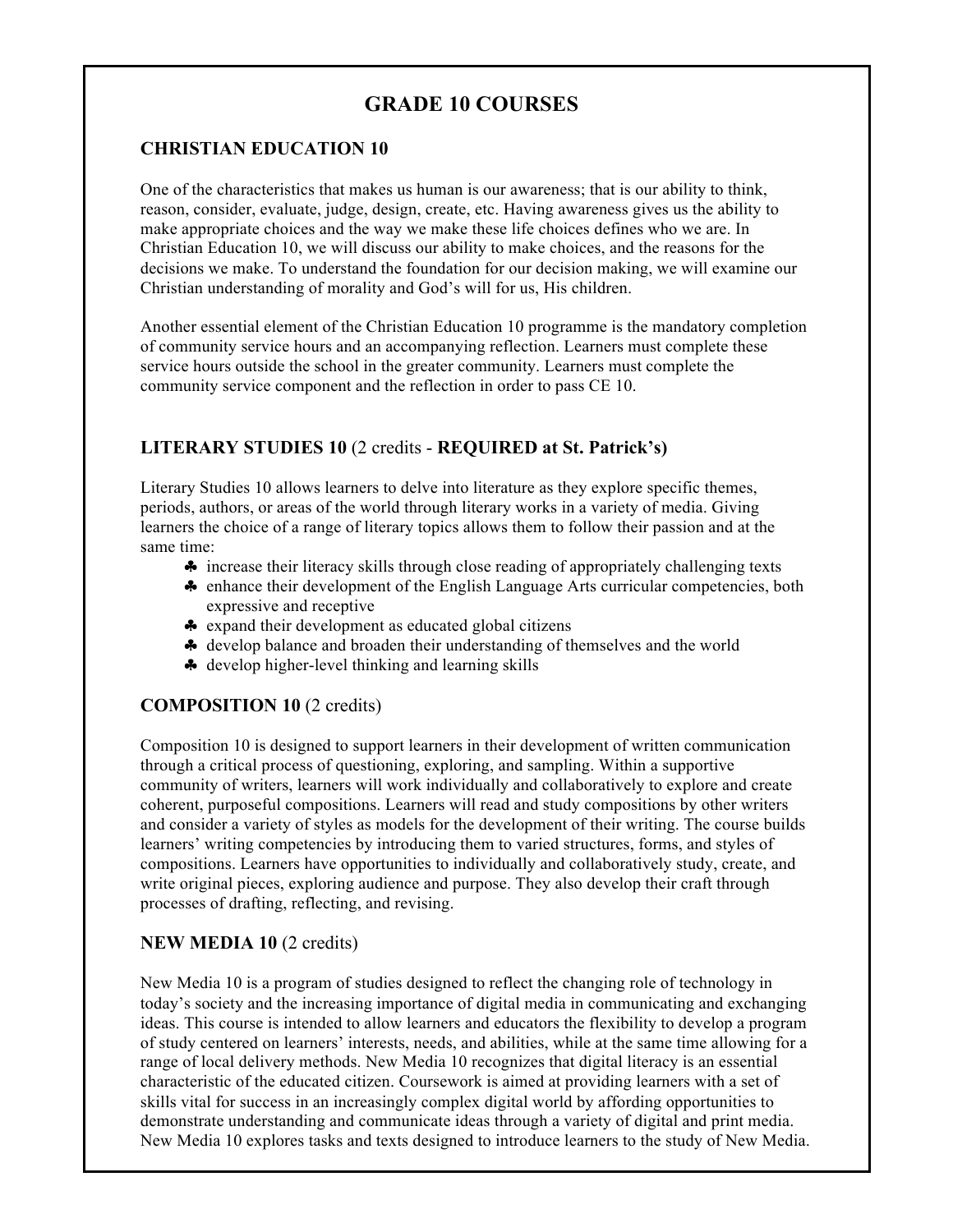## **CREATIVE WRITING 10** (2 credits)

Creative Writing 10 is designed for learners who have an interest in creative expression through language. The course provides learners opportunities to build their writing skills through the exploration of identity, memory, and story in a range of genres. Within a supportive community of writers, learners will collaborate and develop their skills through writing and design processes. This course is intentionally grounded in the sampling of writing processes, inviting learners to express themselves creatively as they experiments with, reflect on and practice their writing.

## **SOCIALS STUDIES 10** (REQUIRED)

The goal of Social Studies 10 is to develop thoughtful, responsible, active citizens capable of acquiring the skills necessary to consider multiple perspectives and to make reasoned judgments. The curriculum provides learners with the opportunities as future citizens to critically reflect upon important events and issues in Canadian history during the 1800s in order to examine the present, make connections with the past, and consider the future. The Social Studies curriculum emphasizes developing understanding; making connections; applying knowledge, and practicing citizenship. Course topics include: The Physical Geography of Western Canada; Colonies in the Wilderness, 1814-1840; Building a Nation, 1840-1867; The Northwest to 1870; The Prairies, 1870-1896; British Columbia to 1896; The Emergence of Modern Canada, 1896-1914.

## **FOUNDATIONS OF MATHEMATICS AND PRE-CALCULUS 10**

Foundations of Mathematics and Pre-Calculus 10 is designed to provide learners with the mathematical understandings and critical-thinking skills identified for entry into post-secondary programs. Topics include measurement, algebra, number, relations and functions. After the Grade 10 level learners will make an informed decision to take either **Foundations of Mathematics 11** or **Pre-Calculus Mathematics 11** or **Workplace Mathematics 11** based on aptitude and future studies of interest.

#### **WORKPLACE MATHEMATICS 10**

Workplace Mathematics 10 is designed to provide learners with the mathematical understandings and critical-thinking skills identified for entry into the majority of **trades** and for direct entry into the **work force**. Topics include algebra, geometry, measurement, number, statistics and probability. Workplace Mathematics 10 learners are strongly encouraged to take Workplace Mathematics 11 or History of Mathematics 11.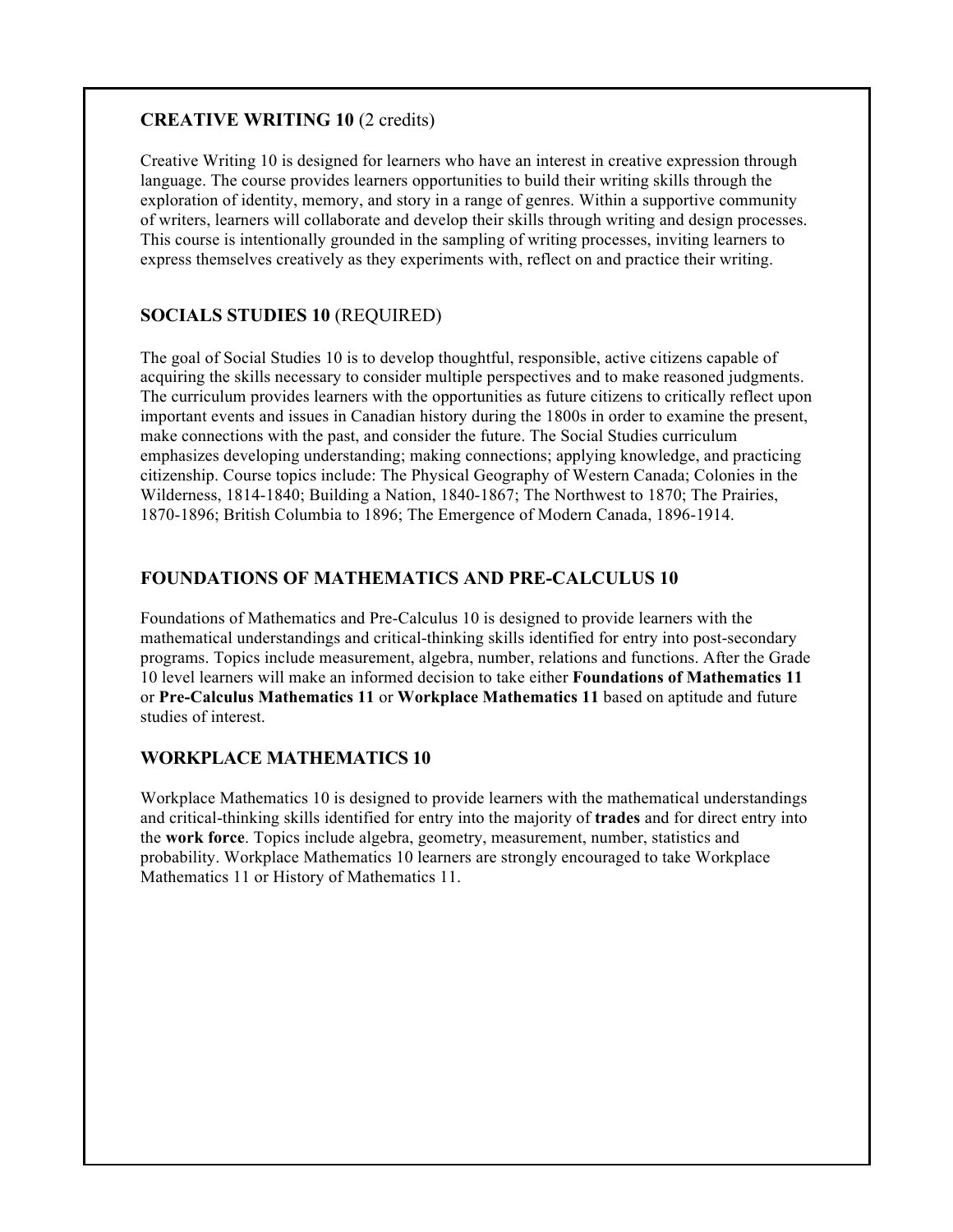#### **SCIENCE 10** (REQUIRED)

Science 10 is a general sciences course with the following Big Ideas:

- Genes are the foundation for the diversity of living things.
- Chemical processes require energy change as atoms are rearranged.
- Energy is conserved and its transformation can affect living things and the environment.
- The formation of the universe can be explained by the big bang theory.

#### **FRENCH 10**

This course is designed to teach the learners to use a range of useful vocabulary and expressions, and link statements in past, present and future time in speech and writing. Learners will also examine their own customs and discuss similarities and differences when compared to Francophone cultures. The French 10 curriculum is supported by the textbook and workbook *Discovering French, Blanc.*

#### **SPANISH 10**

This course enables learners to develop knowledge, skills and attitudes needed to understand and communicate effectively in Spanish. A variety of vocabulary and language elements are introduced at this level. Also, techniques are developed for conversation and comprehension.

## **PHYSICAL and HEALTH EDUCATION 10** (REQUIRED)

PHE is designed to develop the knowledge, skills, and understandings that learners need for lifelong physical health and mental well-being. The PHE curriculum highlights the interconnections between an individual's health and his or her well-being, the connections between physical and mental health, the importance of positive interpersonal relations, and how interactions with the community affect overall well-being. As well, the PHE curriculum aims to develop learners who have the knowledge and confidence to promote their own health and wellbeing by maintaining healthy habits. The goal is for learners to recognize and change unhealthy behaviours and, at the same time, advocate for the safety, health, and well-being of others. This course also fulfills the ministry mandated DPA requirement of 150 minutes of daily physical activity per week. Full PHE uniform is required.

#### **CHORAL MUSIC 10 (Junior Choir)**

#### **Pre-requisite: C in Choral Music 9**

Learners currently taking Choral Music 9 who have a C are eligible to register in Choral Music 10 (#148) Learners who have not taken Choral Music 9, but who would like to eventually take Choral Music 11 in order to fulfill the Fine Arts requirement, may audition in early March for Choral Music 10. Please be advised that Choral Music 10 is a required pre-requisite for Choral Music 11. This is a full year course concentrating on two and three part-singing, ear and voice training and some music theory.

#### **CHORAL MUSIC 10 (Senior Choir)**

#### **Pre-requisite: A or B in Choral Music 9**

Learners currently taking Choral Music 9 who have maintained a B are eligible to register in Choral Music 10. This is a full year course concentrating on three and four part singing, ear and voice training, sight reading and music theory. The student must be prepared to take part in rehearsals outside of class to prepare for performances as they occur. All learners are expected to participate in local choral festivals: festivals outside of Canada are optional. There is a strong emphasis on voice and performance.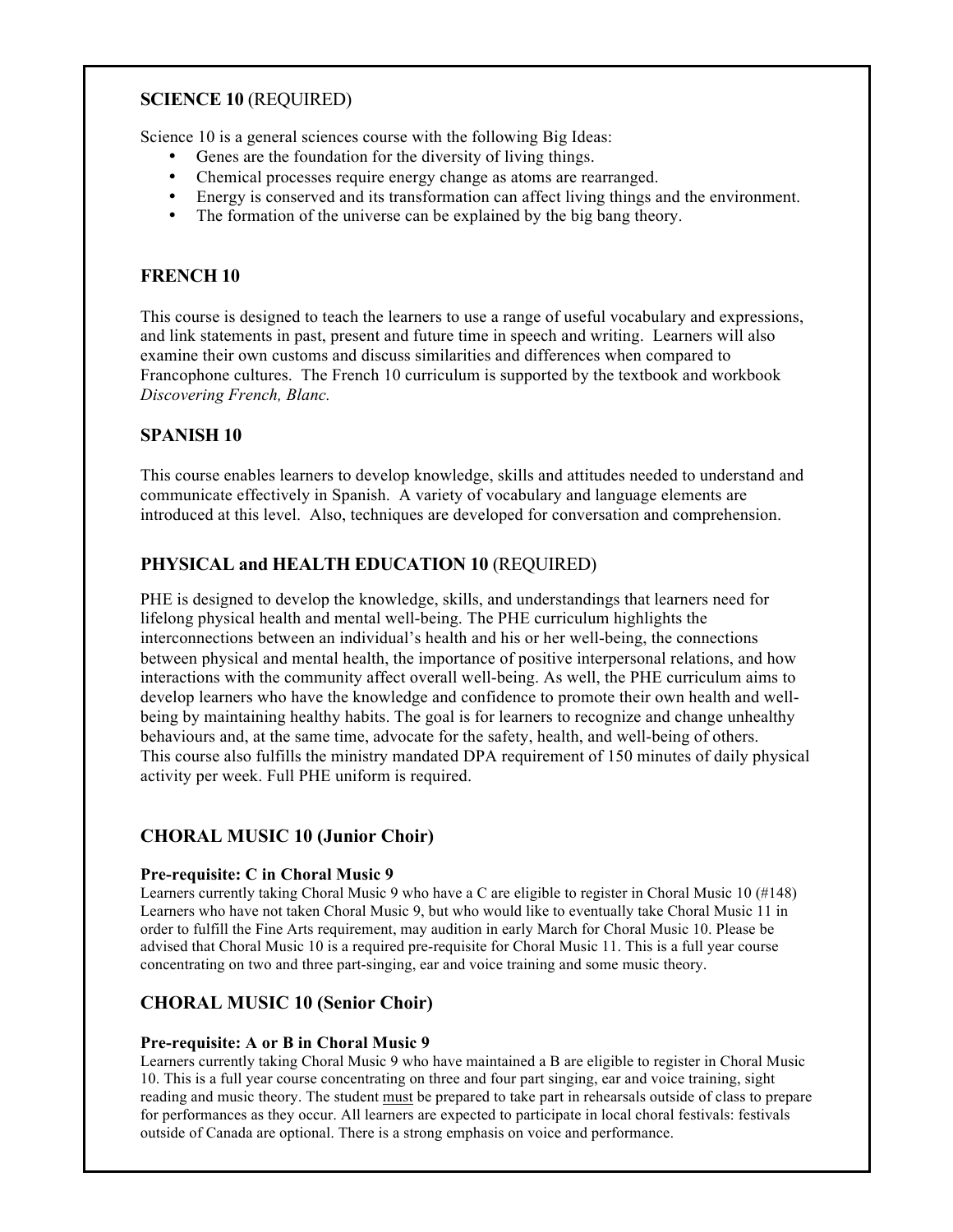## **DRAMA 10**

This course gives learners the opportunities to build on the Big Ideas from Drama 8 and Drama 9:

- ♣ Drama communicates ideas, emotions, and perspectives through movement, sound, imagery, and language.
- ♣ Active participation in drama creates personal and cultural connections and reveals insights into the human experience.
- ♣ Drama offers dynamic ways of exploring one's identity and sense of belonging.
- ♣ Growth as an artist is dependent on risk taking, perseverance, resilience, and reflection.
- ♣ Drama develops creativity and collaboration by encouraging innovative solutions to challenges.

**This is a half-year course taken with Career Life Education 10.**

#### **ART STUDIO 10**

This course is an extension of skills and attitudes learned in Art 8 and 9. Learners will explore a variety of media and techniques in order to develop their creativity, problem solving skills and self-expression. Historical art movements and contemporary issues will be presented. Emphasis will be on portfolio production. **This is a half-year course taken with Career Life Education 10.**

## **CAREER LIFE EDUCATION 10** (REQUIRED)

This course aids learners as they begin to investigate their future education and career paths. Learners develop skills in researching college, university and apprenticeship options, as well as learning about prerequisite high school courses, possible volunteer work and potential scholarships. The importance in developing and utilizing relationships to aid in making education and career decisions is investigated. Learners learn the importance of being life-long learners in the complex changing world they will work and study in. Learners will understand that the global economy impacts all their decisions. Individually, learners will also look at their skills, interests, personalities, learning styles and values as they relate to their career choices. Successful planning, evaluating and continual adaptations will be discussed and reinforced. Cover letters and resumes will be created by each student and each student will prepare for and sit through a mock job interview. An understanding of employee and employer rights and responsibilities will be taught. Learners will be prepared for a job search. Career Life Education will aid learners in meeting their education and career goals.

**CLE 10 learners will have three options to complete this mandatory course. Learners who are enrolled in Choral Music 10 will complete CLE 10 over the entire year during regular meetings with their teacher during a series of morning House Blocks. Learners enrolled in Art Studio 10 or Drama 10 will do those courses with CLE in semesters.**

> **Please visit the Ministry of Education Website: https://curriculum.gov.bc.ca/curriculum for full descriptions of all Grade 10 Courses**